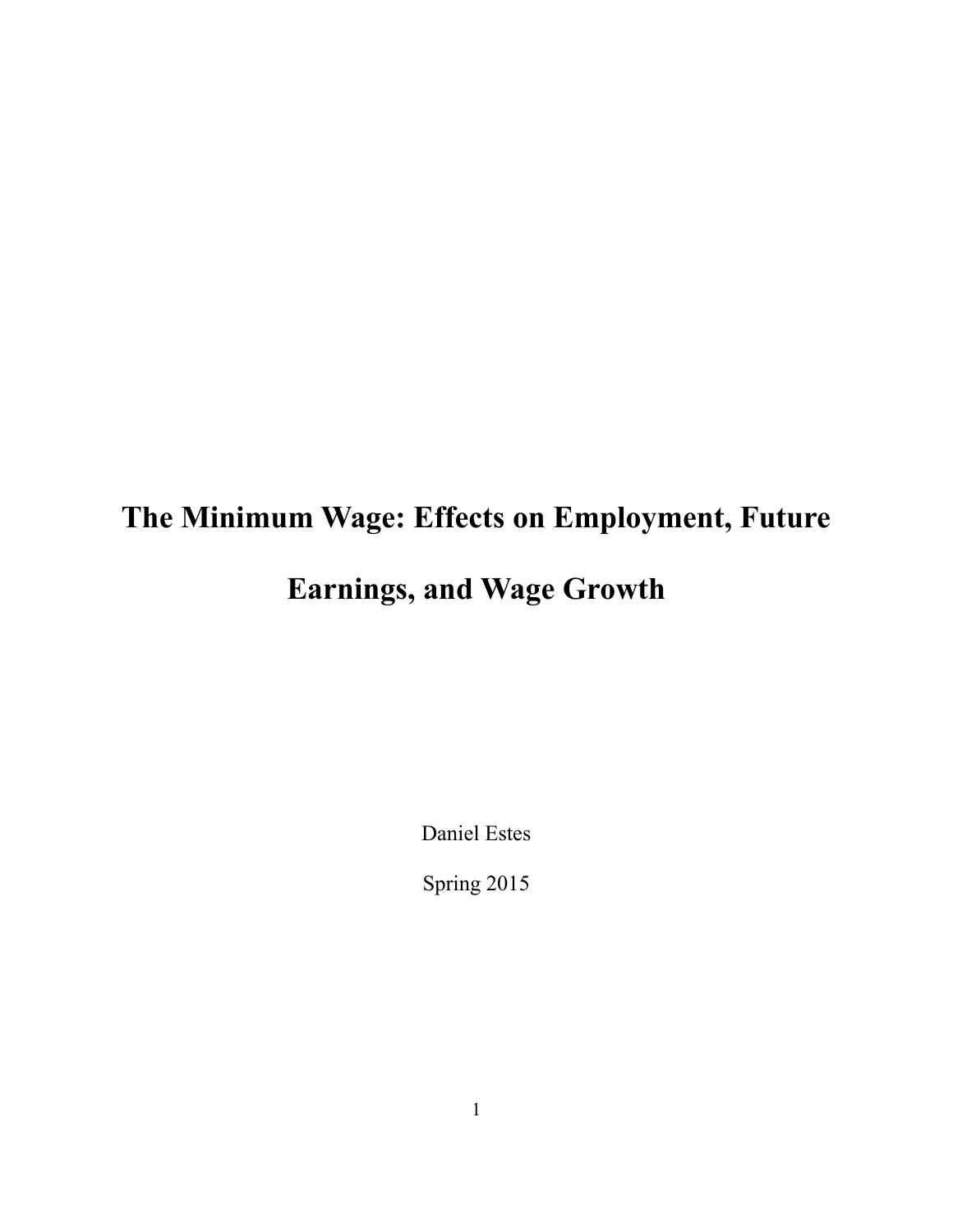## *1. Introduction*

Since its implementation, the minimum wage has remained a fiercely debated topic in the United States' political sphere. Liberals support it as part of a broader set of anti-poverty policies, arguing that a minimum wage increase will provide additional income to millions of impoverished, working families ("Raise the Wage"). In response to this claim, conservatives appeal to intuitive economic theory, arguing that, as the cost of labor rises, firms will reduce the number of workers they employ and face unnecessary financial burden (Sherk 2013). Furthermore, conservatives cite anecdotal evidence about minimum wage workers, portraying them as economically-secure teenagers who work part-time at fast food establishments (Sherk 2013). Refuting these two notions, liberals reference the body of research that concludes minimum wage increases do not lead to unemployment and claim that 88 percent of those who would be affected by an increase are above the age of 20 (on average 35) and a majority are working full-time (Cooper and Essraw 2013).

Conservatives and liberals continue to go back and forth, arguing about unemployment effects and workforce characteristics. But, by and large, this is the extent of the minimum wage debate. To provide evidence for each side's position, a wealth of research has been conducted on the minimum wage, specifically for its effect on unemployment. However, assuming that the majority of minimum wage earners are primarily both adults and full-time employees, there lies an entirely new, untapped facet of the minimum wage debate: its long-term effects. If a position at the minimum wage marks the beginning of a career path, rather than a job for supplemental income, it may have an effect on a worker's labor market outcome (employment status, wage, etc.). This broader perspective on the minimum wage's effects produces a myriad of questions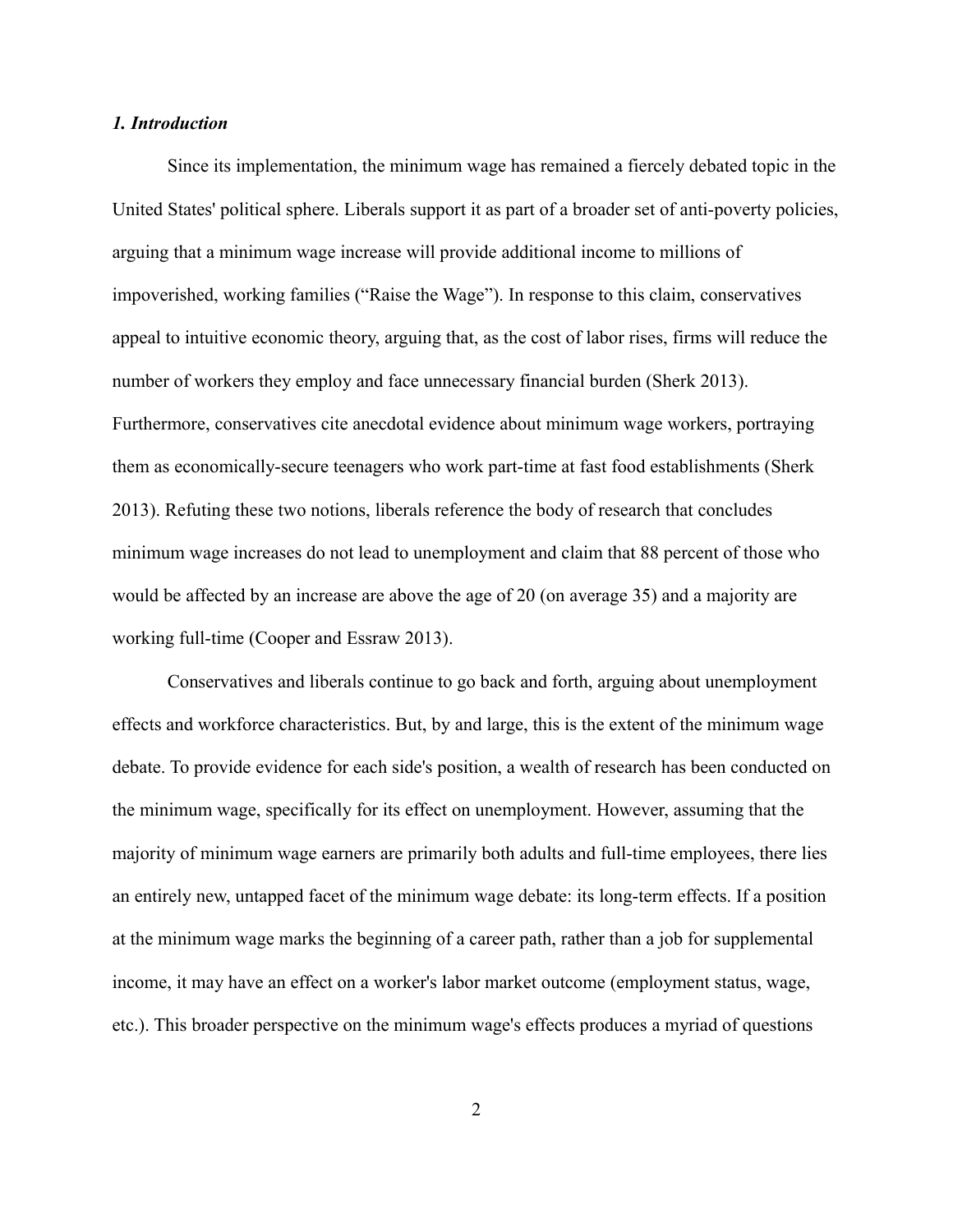and thus demands extensive analysis, which the current literature has failed to provide.

Analyzing labor market outcomes with this largely untapped approach will not only serve as an addition to the minimum wage literature, but also provide evidence for or against the minimum wage. If the research finds that such an increase has a negative or negligible effect on one's income growth, this would suggest minimum wage increases do not make a recipient better off in the long-run. This conclusion would bolster the conservative position against the minimum wage, leaving alternative anti-poverty measures to be pursued (educational investment, EITC funding, etc.). However, if a minimum wage increase leads to a steeper income trajectory, this would provide evidence in favor of its implementation. An approach focused on future outcomes would help answer questions about the long-term implications of the minimum wage and provide further information for the formulation of anti-poverty policy.

## *2. Literature Review*

The argument regarding the minimum wage's negative effect on employment has long been supported by David Neumark's research (1995, 1996, 2007). Neumark (2007) addresses the long-term implications of youth employment at the minimum wage by suggesting that decreased earnings can be observed as early as an individual's late 20's. This research holds that if a high minimum wage leads to unemployment, a worker will not only lose their job, but also the opportunity to advance within that firm (a typical means of obtaining higher earnings). Furthermore, if they do re-acquire employment, they will not earn a wage significantly higher than that of their previous position. French, Mazumder, and Taber (2005) and Cooper (2014) have also determined that unemployment leads to decreased future earnings. However, the basis for Neumark's analysis (that a higher minimum wage causes unemployment) has yet to be

3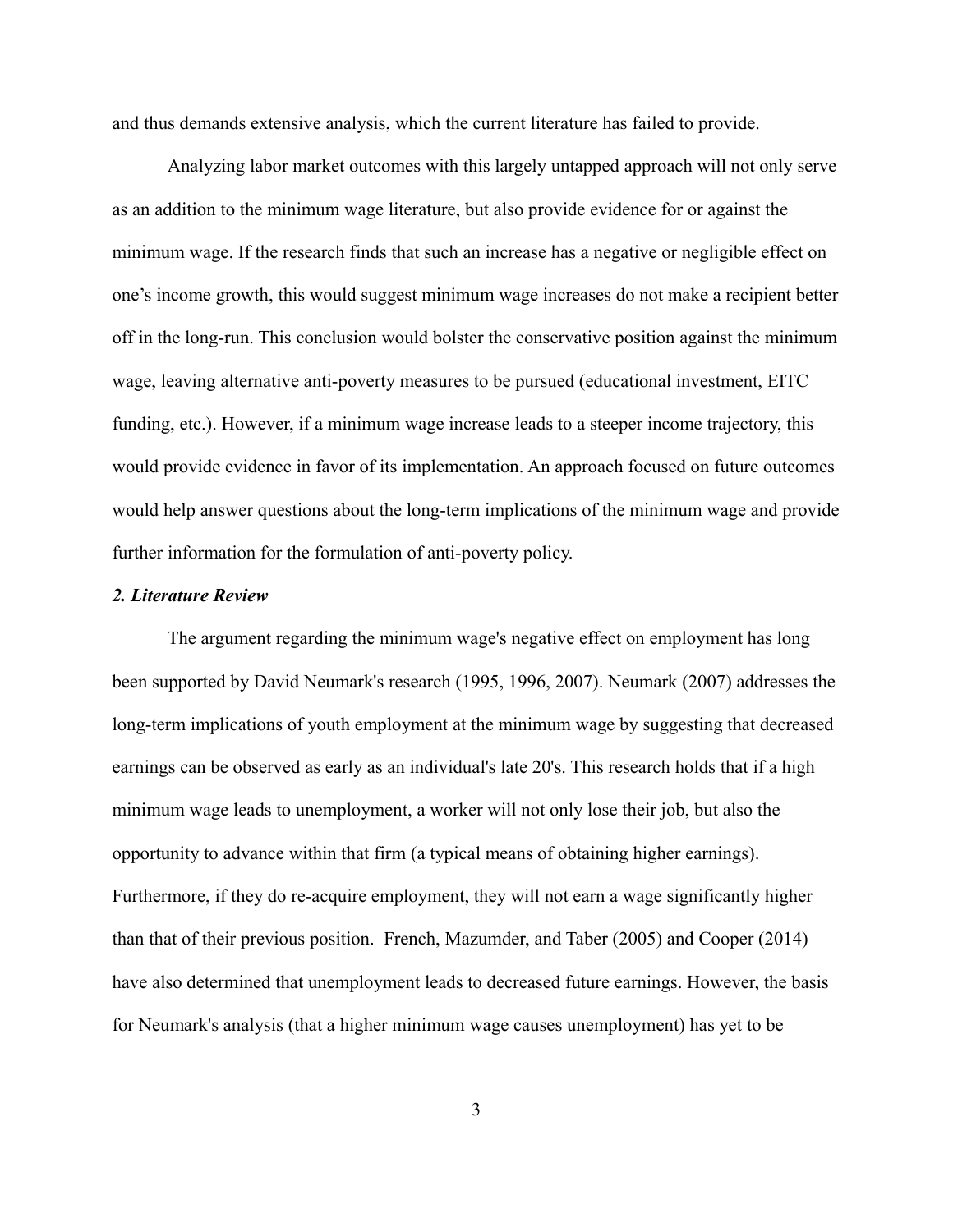solidified within the literature. Cardoso (2009) and Card and Kreuger (1995) hold that modest minimum wage increases do not lead to discernible differences in unemployment. Despite this disagreement within the field, Neumark's broader conclusions about unemployment (regardless of its cause) and its effect on advancement and future earnings remain uncontested. These findings could offer an explanation for how unemployment, as a function of the minimum wage, helps explain labor market outcomes.

Similar to Neumark's findings on unemployment, Becker (1993) applies human capital theory to minimum wage increases. In the trade-off between increased wages or training, given the financial constraint of an increased minimum wage, Becker finds that firms will be forced to provide less training. With lower human capital (through lack of training), employees will face decreased future earnings in the labor market. Acemoglu and Pischke (1999) offer an opposing finding, arguing that firms will continue to provide general training since they extract the benefit: increased productivity. Employees can then transfer that human capital to other firms and receive higher earnings. While the departure of these employees serves as a disincentive to providing onthe-job training, the benefit received through increase productivity during their time of employment at that firm outweighs the minimal cost of simply general training. If a minimum wage increase leads to decreased future earnings, this result could be explained by Becker's theory. However, if it leads to increased future earnings, Acemoglu and Pischke's conclusions would still hold true.

Furthermore, given that a higher wage could draw more individuals into the labor force, the competition for that wage will increase. According to Cahuc and Michel (1996), workers may increase their investment in education to become more competitive candidates, raising their

4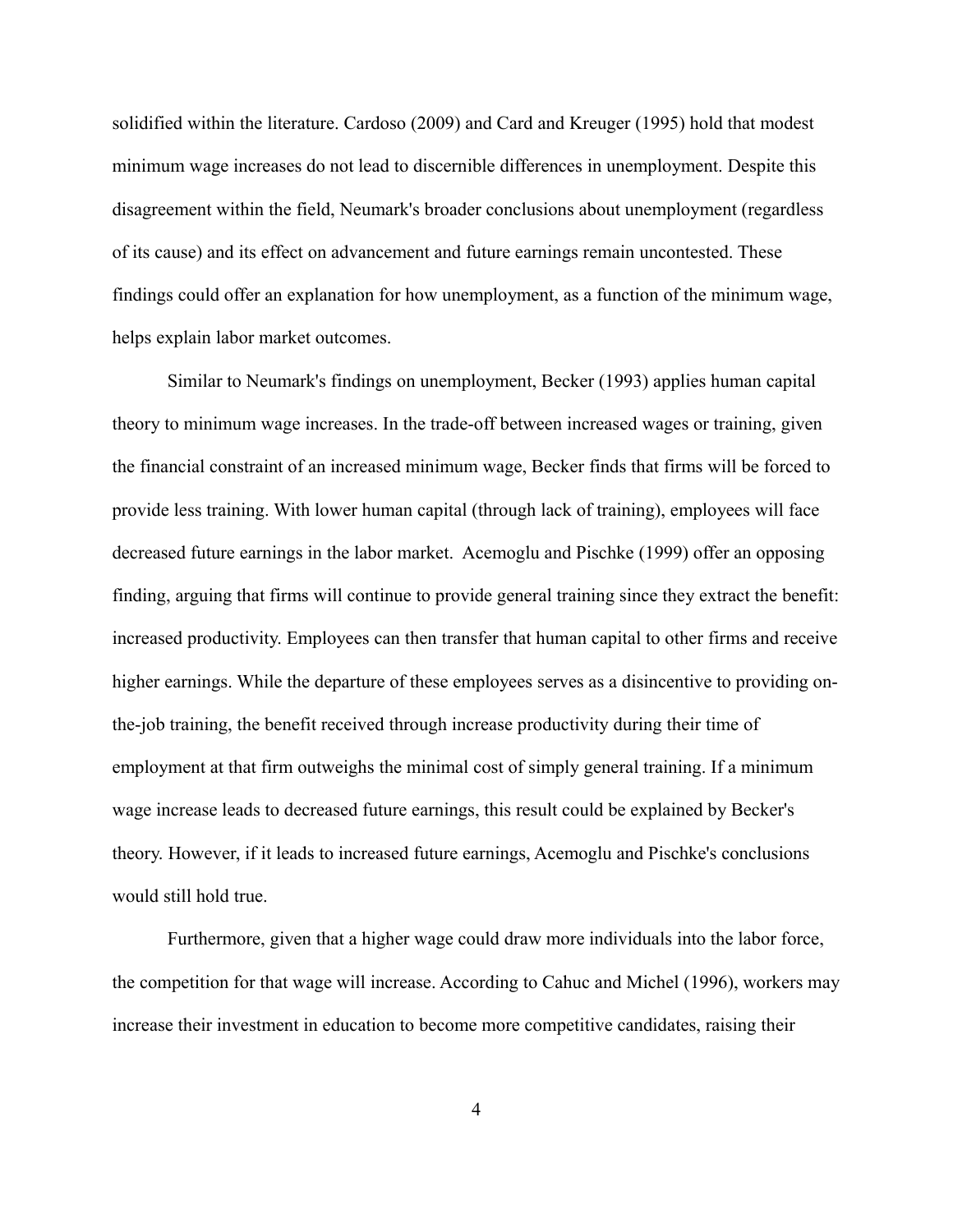human capital, and increasing their future earnings. Additionally, if firms decrease on-the-job training, education would provide an alternative for workers to increase their labor market desirability (Ravn and Sorensen, 1999). The dynamic between the minimum wage and educational attainment could play a role in my research. If a minimum wage increase does lead to increased future earnings, this could be explained, in part, by Cahuc and Michel's theory of educational investment.

In addition to literature on employment history and human capital, there is evidence to suggest that compensation received upon entering the labor market determines future earnings. According to Irons (2009), those who start their age-earnings profile at a lower compensation see smaller wage growth across the span of their lifetime. This concept is affirmed by Marks and Harold (2011) who determined that even slight differences in starting salary are indicative of a significant spread in wage growth. For example, a person who earns a marginally higher wage than someone else could see a significantly steeper income trajectory (growth in income over time). While this research focuses on salary data, the same reasoning could be applied to employment at the minimum wage to see how starting compensation affects future labor market outcomes. However, given that variances in starting salary are often explained by skill differentials, this theory might not hold for minimum wage increases, which are not based on human capital. Regardless, this theory could explain a future earnings differential between a group affected by a minimum wage increase and a group who is not, as the affected group is set on a higher income trajectory.

Neumark and Nizalova (2007), Cardoso (2009), and Clemens and Wither (2014) have conducted a similar analysis to the one proposed here. Neumark and Nizalova's and Cardoso's

5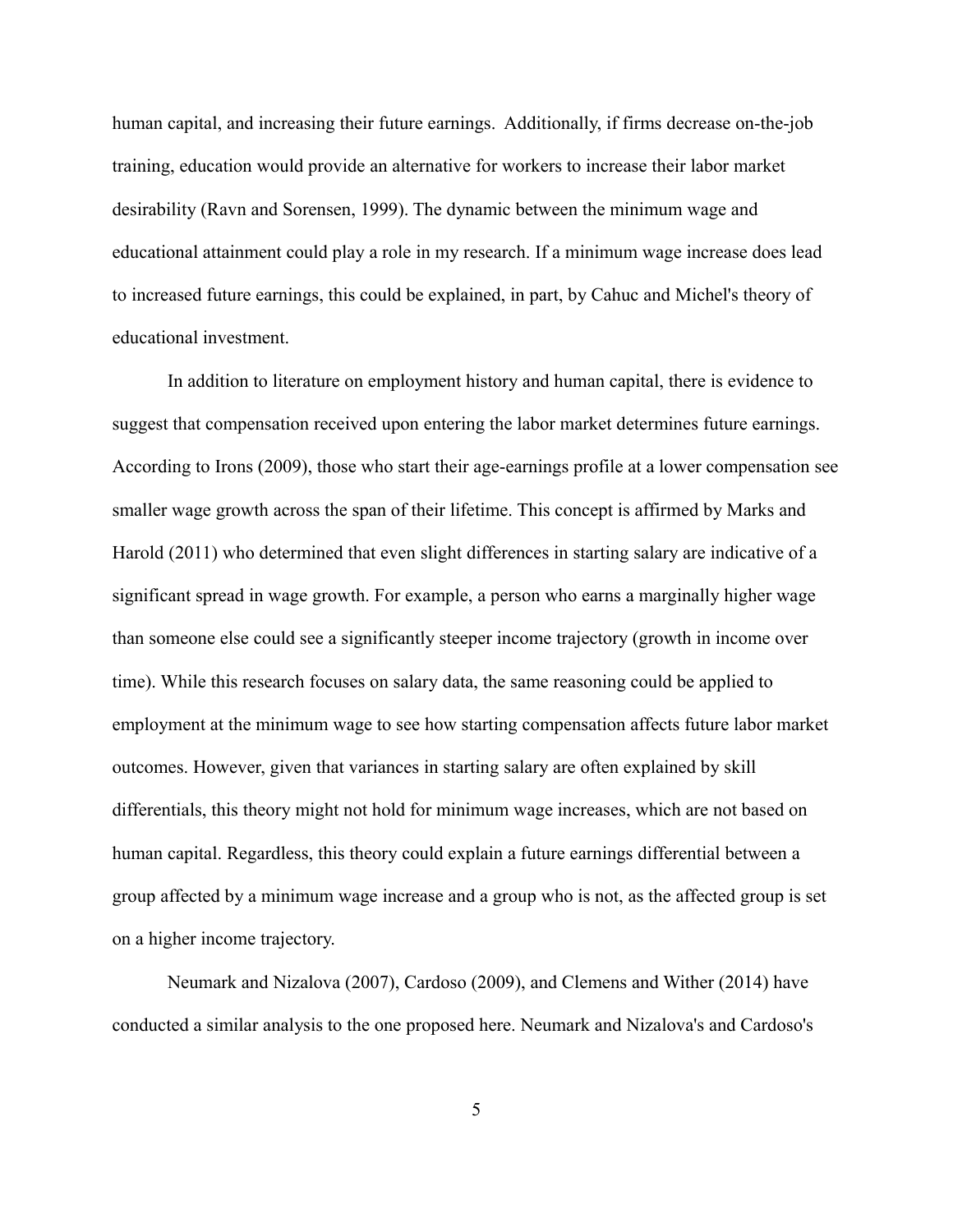analyses use a regression framework, while Clemens and Wither rely upon a difference-indifferences method. The addition of the difference-in-differences method extends the literature beyond simply how employment at the minimum wage affects future earnings, and considers the effect of minimum wage increases. While the literature in this field is advancing, it is still unsettled. Neumark and Nizalova's research concludes that minimum wage employment will lead to worsened labor market outcomes, but relies upon retrospective assumptions about wage data and does not account for employment history and human capital. While Cardoso's analysis considers more explanatory variables and reaches an opposing conclusion, it is the first of its kind and relies upon data from Portugal. The Clemens and Wither analysis relies upon data from the United States and reaches a conclusion in line with Neumark and Nizalova. The Clements and Wither study was released in November of last year, so the literature currently stands with Neumark and Nizalova, alongside Clements and Wither, against Cardoso. The most significant gap in this body of research is the existence of the research itself. With only three studies focusing on this topic in particular, I hope to test the limited conclusions available, and see if those results are consistent with data from the United States.

#### *3. Research Design*

To analyze the effect of raising the minimum wage, the increase observed in 2009 is used, since that year saw the largest nominal percentage change (from \$6.55 to \$7.25).<sup>[1](#page-5-0)</sup> Given the severity of the increase, it is most likely to have a discernible impact on employment, future earnings, and wage growth. Data from the National Longitudinal Study of Youth 1997 (NLSY97) is used for this analysis.

<span id="page-5-0"></span><sup>1</sup> Given this year, the NLSY97 was more appropriate for use than the NLSY79. Choosing the later dataset allowed for more minimum wage observations, given that, in 2009, those in the NLSY97 were much younger.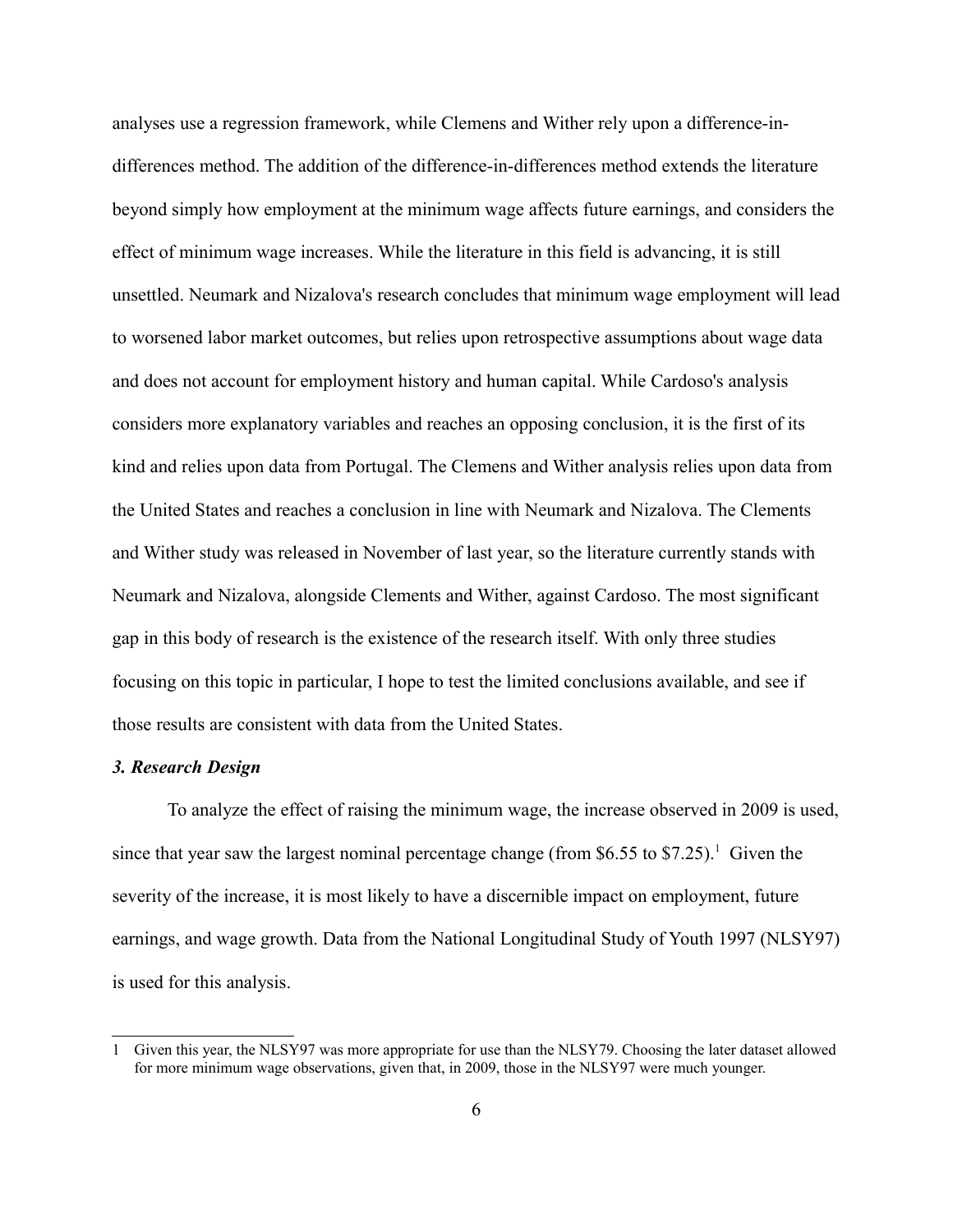In conducting this study, the observations were partitioned into three different groups, based on wages in 2008: Group A – earning between \$5.25 and \$7.25, Group B – earning between \$7.25 and \$9.25, and Group C – earning above \$9.25. Group A is comprised of those who were affected by the 2009 increase, but only including those earning two dollars below the new minimum wage.<sup>[2](#page-6-0)</sup> Group B consists of those similarly situated to members of Group A (i.e. low-wage workers), but earn up to two dollars above the new minimum wage. Group B serves as a comparison to Group A. The presence of Group C, given the height of its income range, is not useful for comparison, and was dropped from the sample.

## *4.1 Employment Probabilities – Outcomes by Group*

Given that the wage increase took place in 2009, this analysis will consider how likely it is that a recipient is employed one period later (in 2010). Of those in Group A, 75.14 percent were employed in 2010. Of those in Group B, 76.92 percent were employed in 2010. Therefore, those in Group B were 1.79 percent more likely to be employed one period later.

#### *4.2 Employment Probabilities – Probit Model*

In determining whether the increase in the minimum wage affected employment status, the probit model shown in *Figure 1* below is used. This model relies upon the binary nature of Currie and Fallick's (199[3](#page-6-1)) work, but targets the captured workers in a simpler manner<sup>3</sup>. Furthermore, it also borrows the benefit of controlling for changes in the labor market, since the entire sample is impacted.

#### *Figure 1: Employment Probabilities – Probit Model*

*Employed*<sub>2010</sub>= $B_0 + B_1$ *Group*  $A_i + B_2$ *Education*<sub>*i*</sub> +  $B_3$ *Age*<sub>*i*</sub>+*B*<sub>4</sub>*Gender*<sub>*i*</sub>+*B*<sub>5</sub>*Ethnicity*<sub>*i*</sub>+*error* 

<span id="page-6-0"></span><sup>2</sup> No distinction is drawn between those earning tipped and non-tipped wages. Given that tipped workers are not bound by the non-tipped minimum wage, those who are present in Group A could lead to some measurement error.

<span id="page-6-1"></span><sup>3</sup> Additionally, their model was used for the NLSY79, whereas this analysis uses the NLSY97.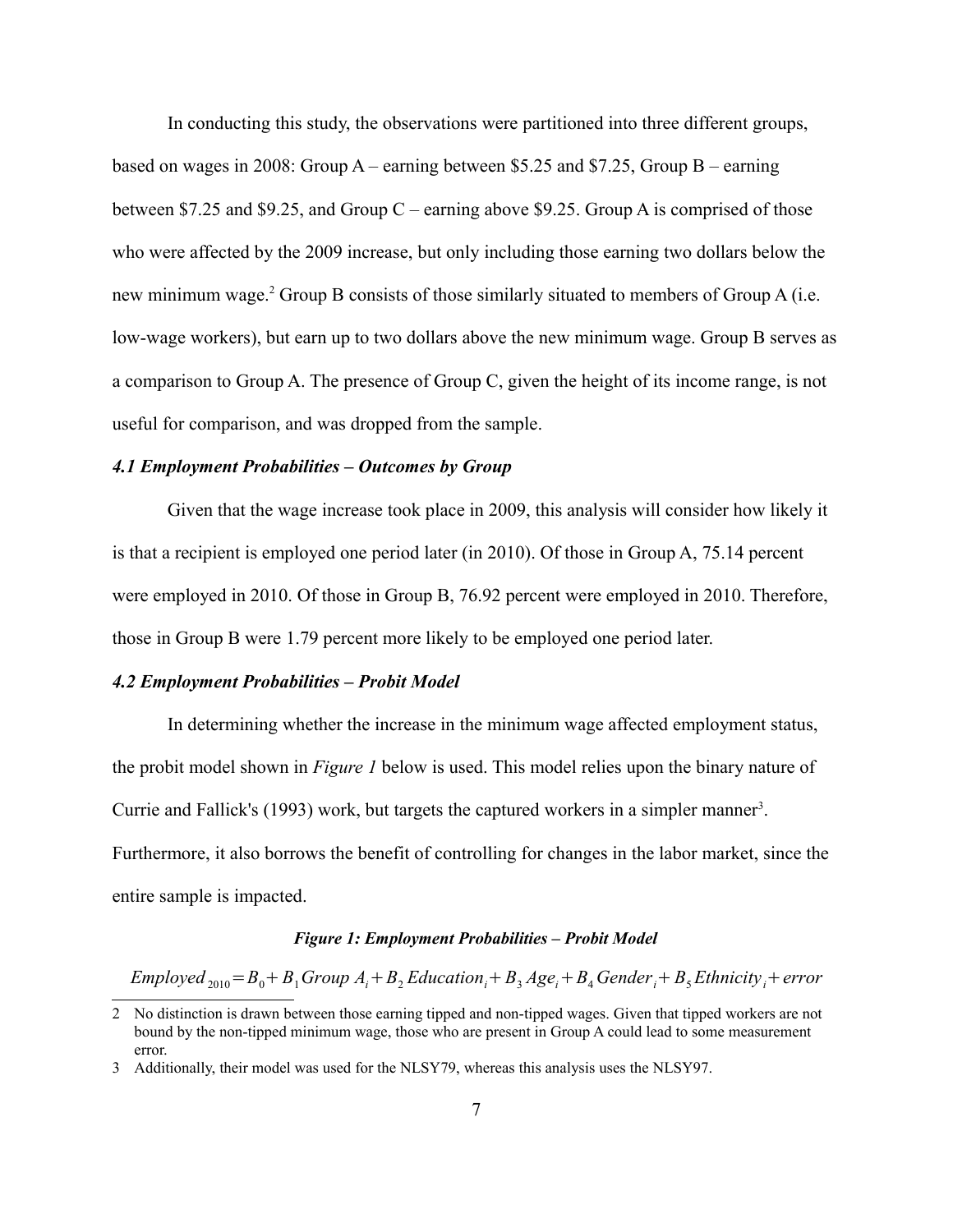Employment status in 2010 is measured by the binary variable *Employed.* The variable *Group A*  is a binary determination of whether the individual was captured by the 2009 increase. *Education*, *Age*, and *Gender* are represented by their respective variables. *Ethnicity* is represented by three categories: Black, Hispanic, or non-Black/non-Hispanic<sup>[4](#page-7-0)</sup>.

## *4.3 Employment Probabilities – Empirical Analysis*

The results of the probit model are shown in *Table 1* below. The robust tool is used to account for heteroskedasticity. The marginal effects show that *Group A* has a coefficient of -.015 and, with a p-value of .559, is statistically insignificant at a five percent significance level. These findings suggest that the increase did not affect how likely an individual was to be employed in 2010.

These results are quite surprising, as they contradict traditional economic theory. Theoretically, when the price of a worker rises, they are more prone to unemployment. Specifically, one of the more prevalent arguments against the minimum wage is that it negatively impacts those it is designed to help, by creating more unemployment among low-wage workers. However, this analysis would suggest that notion is inaccurate, given that the minimum wage increase did not play a discernible role in their employment status.

*Table 1: Employment Probabilities – Probit Model with Robust Option: Marginal Effects*

| Variable  | $dy/dx^5$                | P-Value |
|-----------|--------------------------|---------|
| Group A   | $-.015187$<br>(.0259115) | .559    |
| Education | .028509<br>(.0136375)    | .037    |
| Age       | $-.026863$<br>(.0150264) | .074    |

<span id="page-7-0"></span>4 The NLSY97 does not provide any further breakdown of the non-Black/non-Hispanic category.

<span id="page-7-1"></span>5 Standard errors are in parenthesis.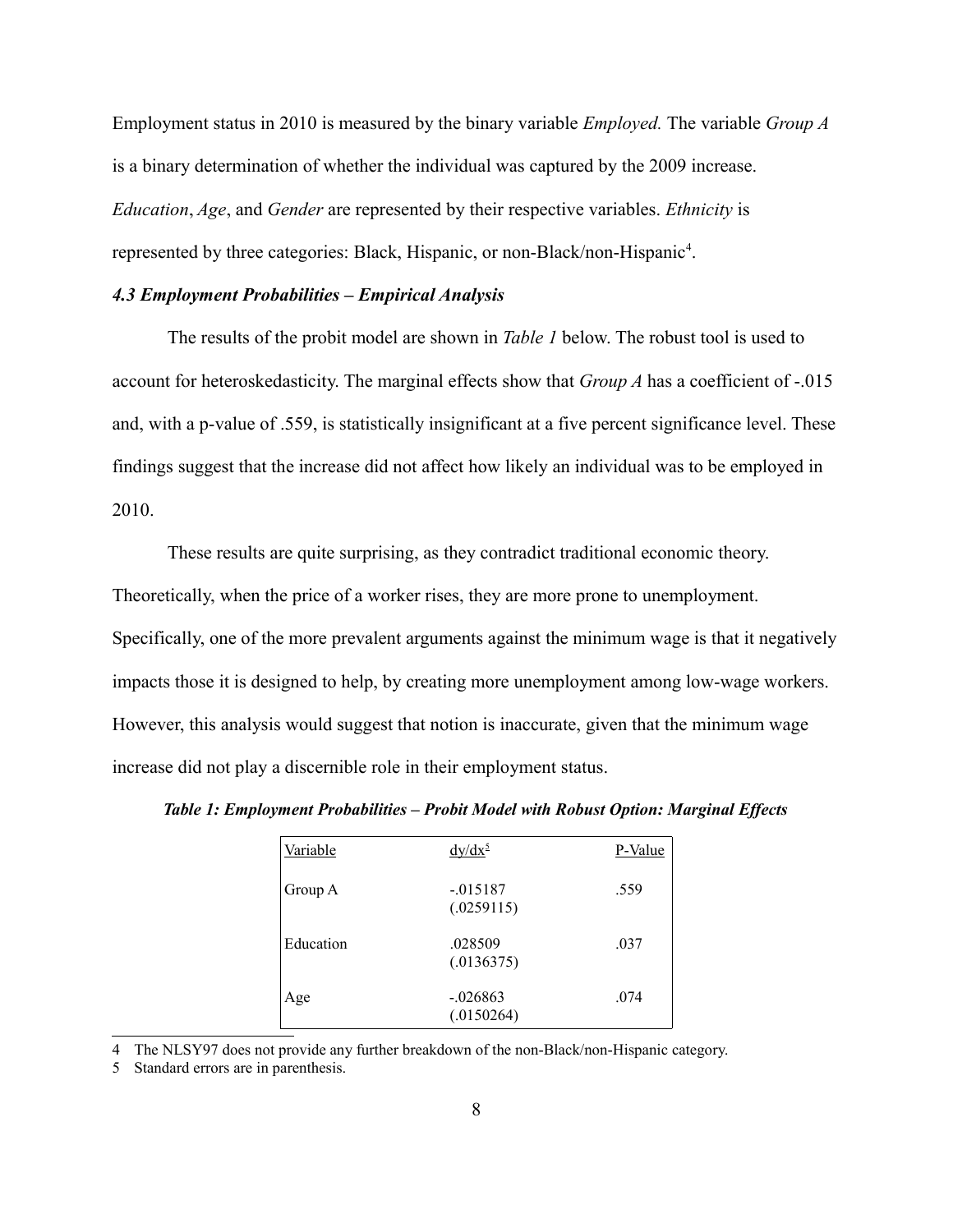| Female       | .0126704<br>(.0238003)    | .594 |
|--------------|---------------------------|------|
| <b>Black</b> | $-.0663108$<br>(.0260537) | .011 |
| Hispanic     | $-.0207588$<br>(.0322384) | .520 |

## *5.1 Future Earnings – Outcomes by Group*

Given that the NLSY97's most recent data comes from 2011, earnings from two years after the increase can be examined. On average, those in Group A who were employed had a wage of \$11.68. Contrarily, those in Group B and employed had an average wage of \$13.54. Therefore, of those employed, Group B workers earned \$1.86 more (on average) in 2011.

## *5.2 Future Earnings – Regression Model*

To determine the impact of the minimum wage increase on future earnings, the regression model shown in *Figure 2* below is used.

## *Figure 2: Future Earnings – Regression Model[6](#page-8-0)*

 $\ln(Wage_{2011}) = B_0 + B_1$  *Group*  $A_i + B_2 \ln(Wage_{2008})_i + B_3 \ln(Wage_{2009})_i +$  $B_4$  *Education*<sup>*i*</sup> +  $B_5$  *Age*<sup>*i*</sup> +  $B_6$  *Gender*<sup>*i*</sup> +  $B_7$  *Ethnicityi* + *error* 

The dependent variable *ln(Wage2011 )* is the log of wage in 2011. Similarly, *ln(Wage2008 )* and *ln(Wage2009 )* represent the log of wages in 2008 and 2009, respectively. These two independent variables are included to account for wages in previous years and isolate the effect of the minimum wage increase. All other variables (*Group A, Education*, *Age*, *Gender*, and *Ethnicity*) are the same as in the probit model above (see *Figure 1*).

<span id="page-8-0"></span><sup>6</sup> This model is run on only those who were employed in 2008, 2009, and 2011, in order to avoid skewing the effects of the variables.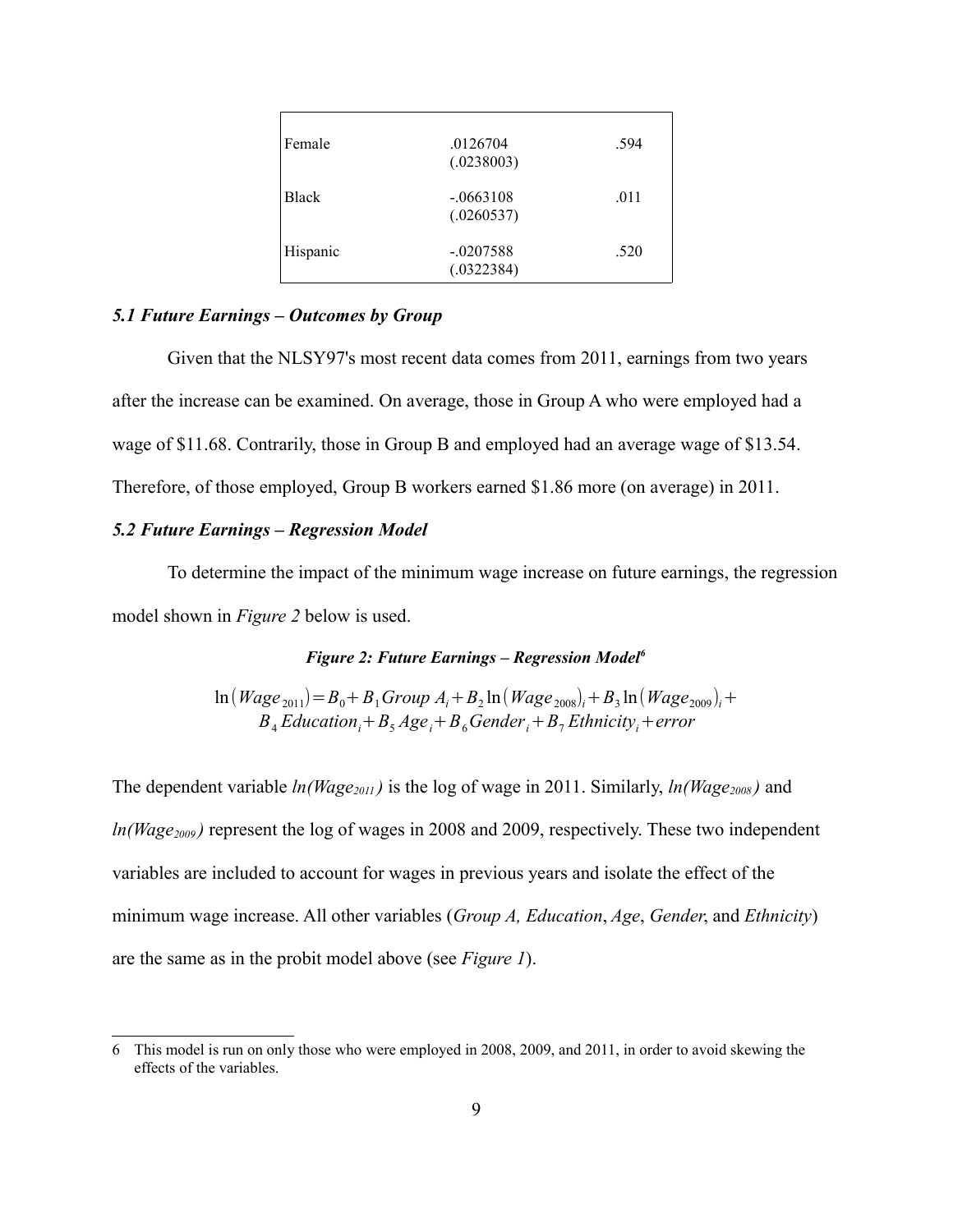## *5.3 Future Earnings – Empirical Analysis*

The results of the regression model are shown in *Table 2* below. The robust tool is used to account for heteroskedasticity. The analysis shows that *Group A* has a coefficient of -.079 and, with a p-value of .082, is statistically insignificant at a five percent significance level.

These findings suggest that the increase did not affect an individual's earnings in 2011.This would contradict any research suggesting that a worker affected by a minimum wage increase would see higher or lower earnings in the future (two periods, in this case) because of that raise.

| Variable          | Coefficient <sup>2</sup>  | P-Value |
|-------------------|---------------------------|---------|
| Constant          | 5.635788<br>(1.178792)    |         |
| Group A           | $-.0787842$<br>(.0452887) | .082    |
| $ln(Wage_{2008})$ | .0914283<br>(.1488353)    | .539    |
| $ln(Wage_{2009})$ | .1525343<br>(.0731971)    | .037    |
| Education         | .0225917<br>(.0137979)    | .102    |
| Age               | $-.0191148$<br>(.0141117) | .176    |
| Female            | $-.0668956$<br>(.0240357) | .006    |
| <b>Black</b>      | .0048498<br>(.0267483)    | .856    |
| Hispanic          | .0000211<br>(.0381945)    | 1.000   |

*Table 2: Future Earnings – Regression Model with Robust Option*

<span id="page-9-0"></span><sup>7</sup> Standard errors are in parenthesis.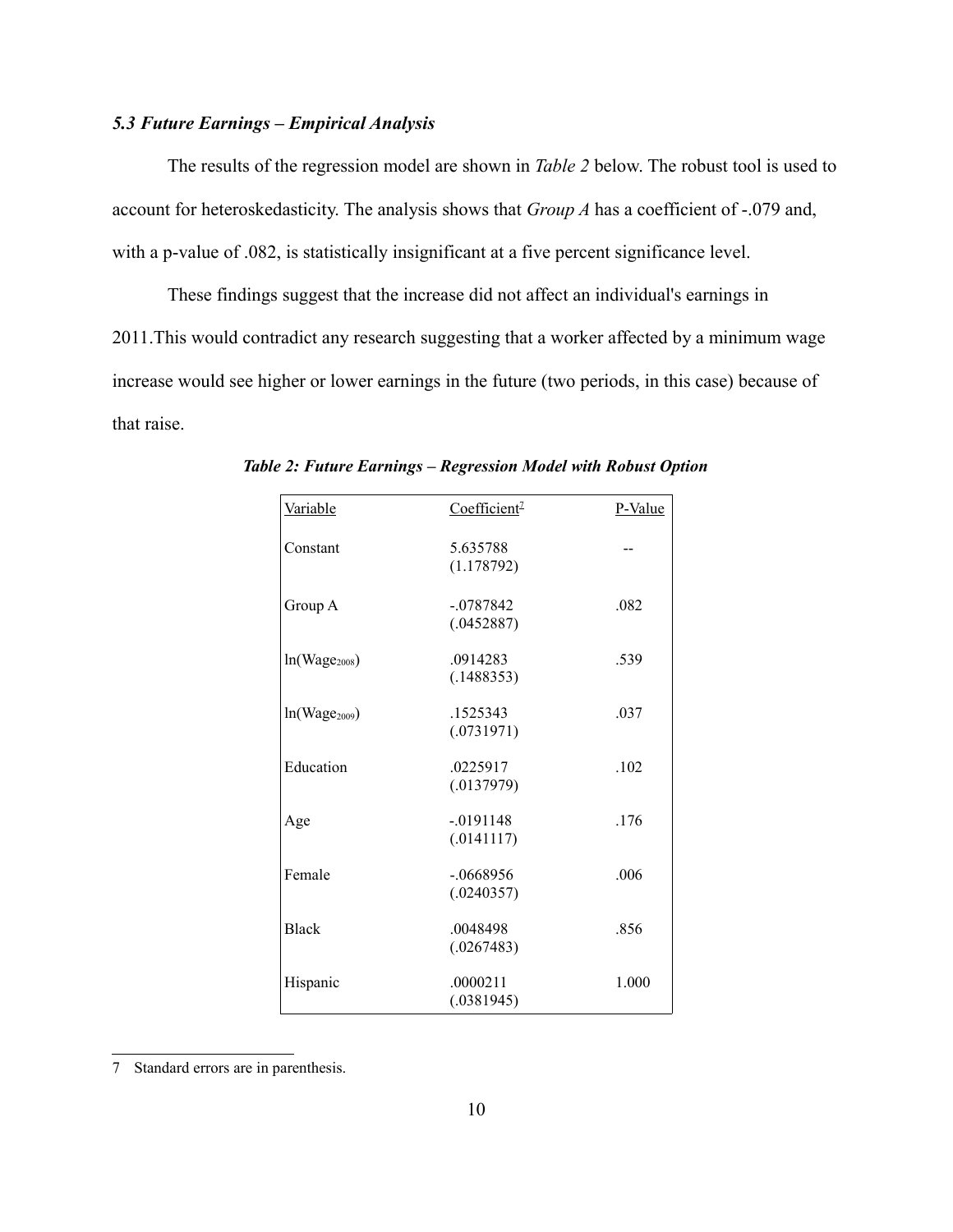## *6.1 Wage Growth – Outcomes by Group*

Given that the minimum wage increase took place in 2009 (and the most recent NLSY97 data is for 2011), wage growth can be observed from 2009 to 2011. On average, those in Group A who were employed in both periods saw a wage growth of 6.55 percent. Contrarily, those in Group B and employed in both periods saw an average wage growth of 7.27 percent. Therefore, of those employed in both periods (in both groups), Group B workers saw a .72 percentage point higher wage growth.

## *6.2 Wage Growth – Economic Model*

To determine the impact of receiving the 2009 minimum wage increase on wage growth, the regression model shown in *Figure 3* below is used.

## *Figure 3: Wage Growth – Regression Model[8](#page-10-0)*

 $\ln(Wage_{2011}) - \ln(Wage_{2009}) = B_0 + B_1$ *Group*  $A_i$  +  $B$ <sub>2</sub> *Education*<sub>*i*</sub> + *B*<sub>3</sub> *Age*<sub>*i*</sub> + *B*<sub>4</sub> *Gender*<sub>*i*</sub> + *B*<sub>5</sub> *Ethnicity*<sub>*i*</sub> + *error* 

An individual's wage growth from 2009 to 2011 is measured by the left-side equation *ln(Wage2011) - ln(Wage2009)*. [9](#page-10-1) The remainder of the variables (*Group A*, *Education*, *Age*, *Gender*, and *Ethnicity*) are the same as those in the previous model (see *Figure 2*).

## *6.3 Wage Growth – Empirical Analysis*

The results of the regression model are shown in *Table 3* below. The robust tool is used to account for heteroskedasticity. The results show that *Group A* has a coefficient of -.009 and, with a p-value of .831, is statistically insignificant at a five percent significance level.

These results fall in-between the divide of Neumark and Nizalova (2007), alongside

<span id="page-10-0"></span><sup>8</sup> This model is run on only those who were employed in 2008, 2009, and 2011, in order to avoid skewing the effects of the variables.

<span id="page-10-1"></span><sup>9</sup> Ideally, this timespan would be longer. However, time may not be a concern, given the insignificance of receiving the increase on wages just two periods later.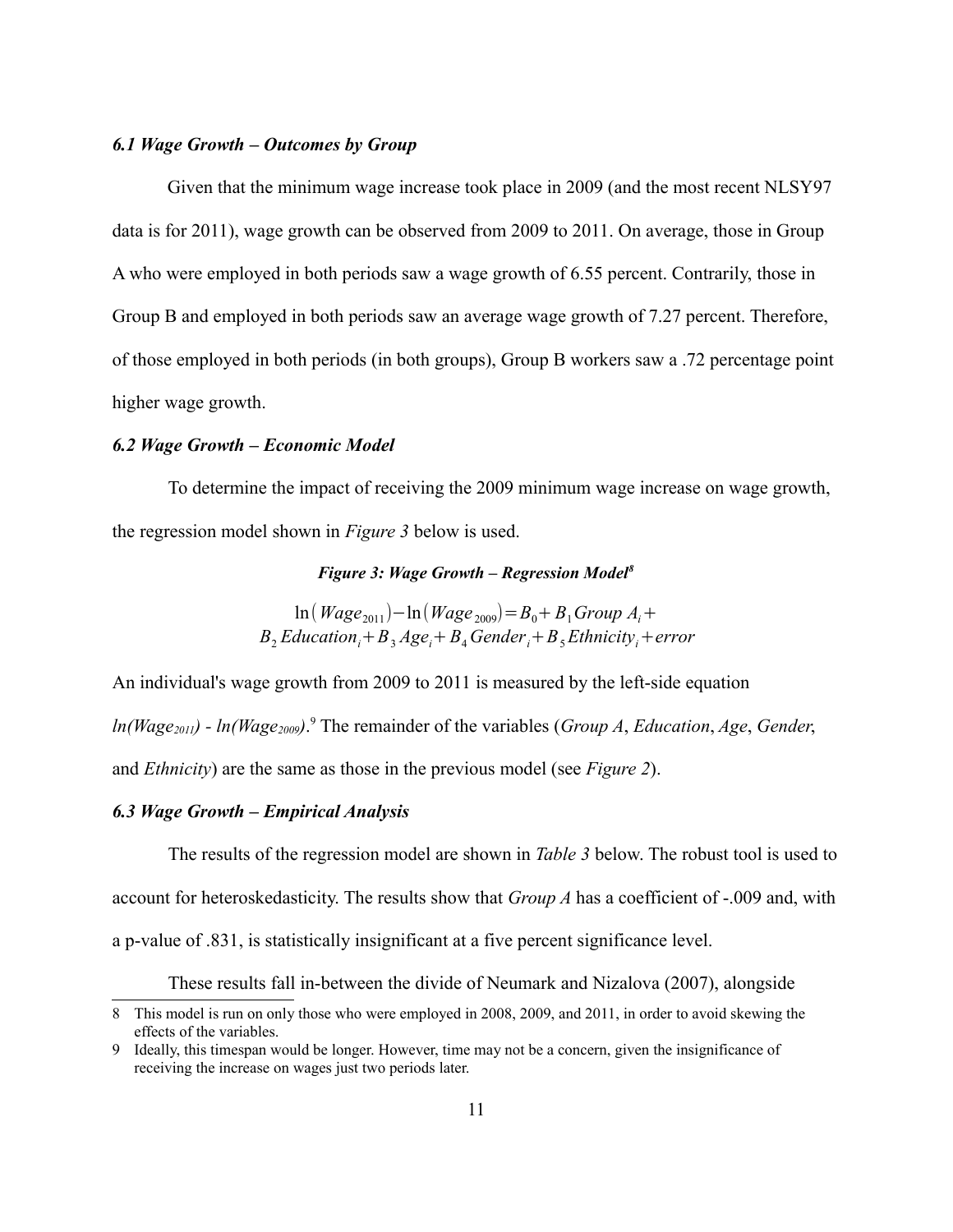Clemens and Wither (2014), versus Cardoso (2009). Without any statistical significance, there is no evidence to suggest that receiving a minimum wage increase has a positive or negative impact on wage growth over two periods.

| <b>Variable</b> | Coefficient <sup>10</sup> | P-Value |
|-----------------|---------------------------|---------|
| Constant        | .1085121<br>(.4848484)    |         |
| Group A         | $-.0086005$<br>(.0403051) | .831    |
| Education       | .0081935<br>(.0186399)    | .660    |
| Age             | $-.0041833$<br>(.0203936) | .838    |
| Female          | $-.0230077$<br>(.035101)  | .512    |
| <b>Black</b>    | .0334103<br>(.0387777)    | .389    |
| Hispanic        | .0049849<br>(.0502532)    | .921    |

*Table 3: Wage Growth – Regression Output with Robust Option*

## *6. Conclusion*

This research has generated three key findings. First, despite what economic theory tells us about the minimum wage and unemployment, the increase did not affect how likely an individual was to be employed in 2010. If a modest minimum wage increase helps lift people out of poverty, without creating unemployment, this result would provide evidence in support of raising it.

Second, being captured by the minimum wage increase has a negligible impact on future earnings. This would suggest that raising the minimum wage will have no impact on a recipient's

<span id="page-11-0"></span><sup>10</sup> Standard errors are in parenthesis.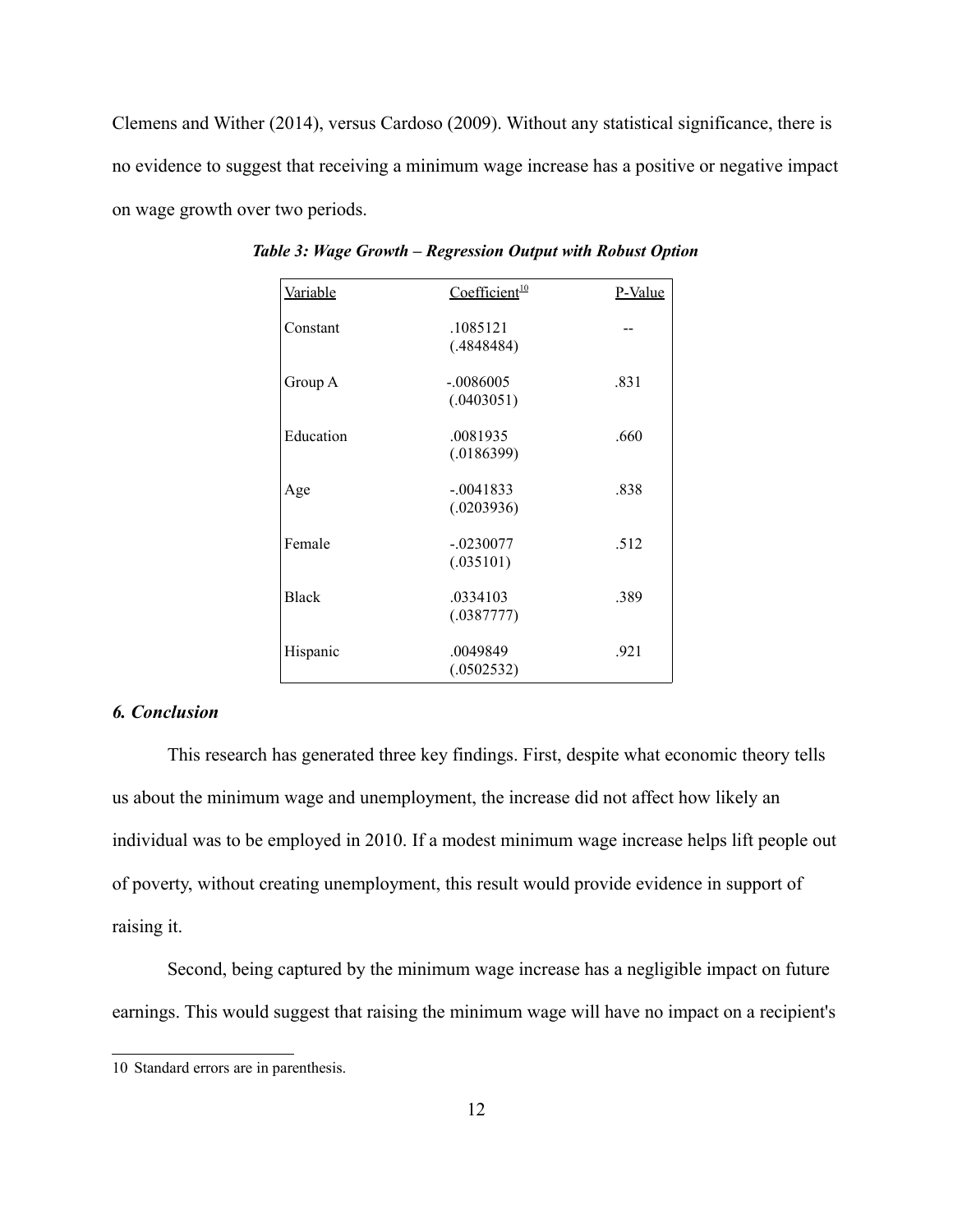wage within two years. This means that, if policy-makers are looking to jump-start a worker's wage in the future, a minimum wage increase is not a successful means of accomplishing this goal.

Third, the minimum wage has no significant impact on one's wage growth over the two years after an increase. If raising the minimum wage has a negligible effect on wage growth, other anti-poverty programs (i.e. subsidized higher education) might be more effective in generating long-term wage growth.

Going forward, there are several other important topics for future research. One, for example, would be to examine different years in which the minimum wage was increased. Smaller increases might have a different impact on all of the variables tested here. Furthermore, using a time period longer than two years after an increase might generate different results and provide a more accurate picture of the minimum wage's long-term effects on future earnings, if any.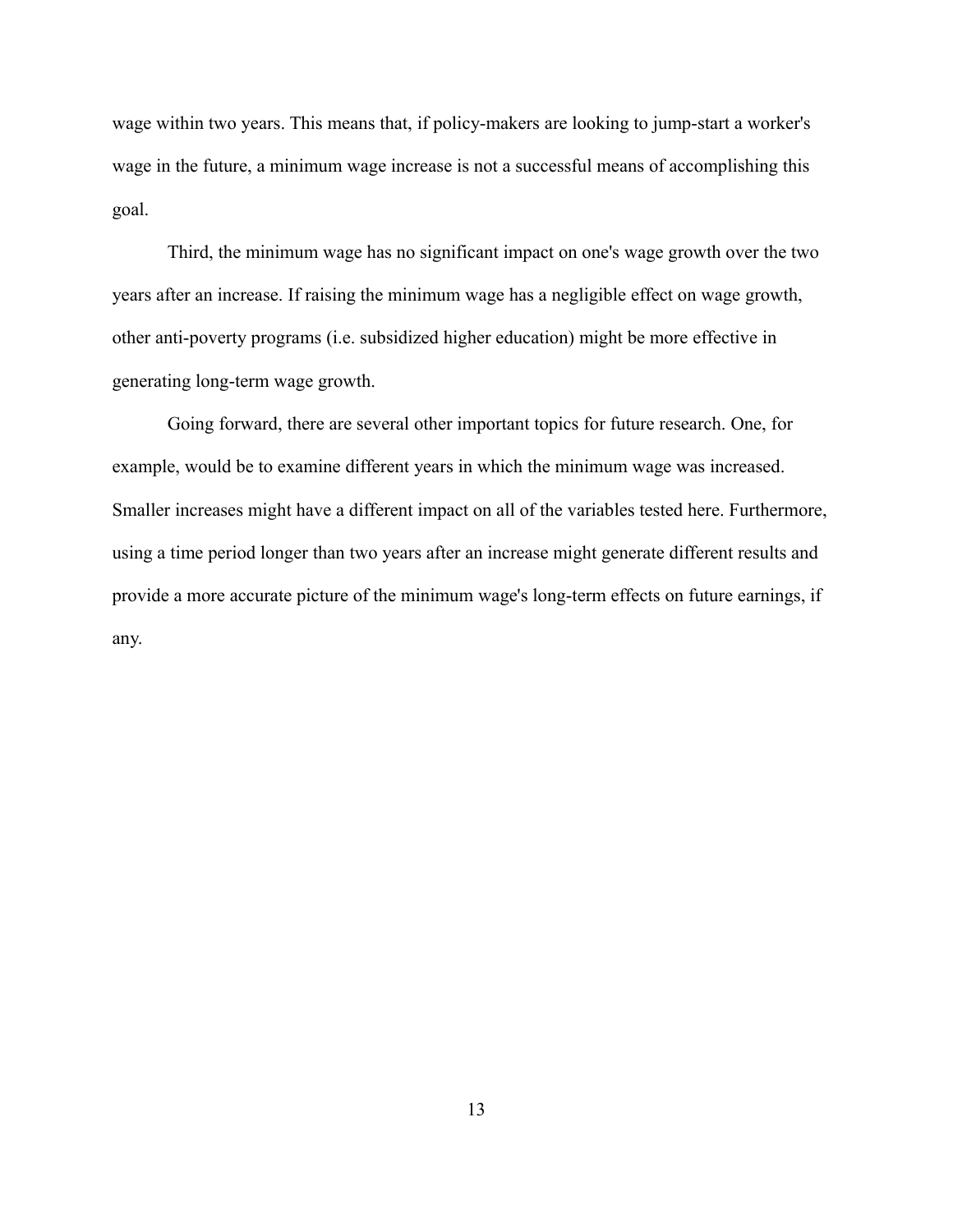## References

Acemoglu, Daron and Jorn-Steffen Pischke. "The structure of wages and investment in general training." *Journal of Political Economy*, 107(3): 539-572, 1999.

Becker, Gary S. "Human Capital." 3rd edition. Chicago: Chicago U Press, 1993.

Cahuc, Pierre and Philippe Michel. "Minimum wage unemployment and growth." *European Economic Review*, 40: 1463-1482, 1996.

- Card, David and Alan B. Krueger. "Myth and Measurement: The New Economics of the Minimum Wage." Princeton; NJ: Princeton University Press, 1995.
- Cardoso, Ana Rute. "Long-Term Impact of Youth Minimum Wages: Evidence from Two Decades of Individual Longitudinal Data." IZA Discussion Papers 4236, *Institute for the Study of Labor* (IZA), 2009.
- Cooper, Daniel. "The Effect of Unemployment Duration on Future Earnings and Other Outcomes." (n.d.): n. pag. *Federal Reserve Bank of Boston*, 2014.
- Cooper, D., & Essrow, D. "Low-wage Workers Are Older Than You Think: 88 Percent of Workers Who Would Benefit From a Higher Minimum Wage Are Older Than 20, One Third Are Over 40." *Economic Policy Institute*, 2013.
- Clemens, Jeffrey P. and Wither, Michael. "The Minimum Wage and the Great Recession: Evidence of Effects on the Employment and Income Trajectories of Low-Skilled Workers." No 20724, NBER Working Papers, *National Bureau of Economic Research, Inc*, 2014.

Currie, Janet and Fallick, Bruce. "A Note on the New Minimum Wage Research." *National*